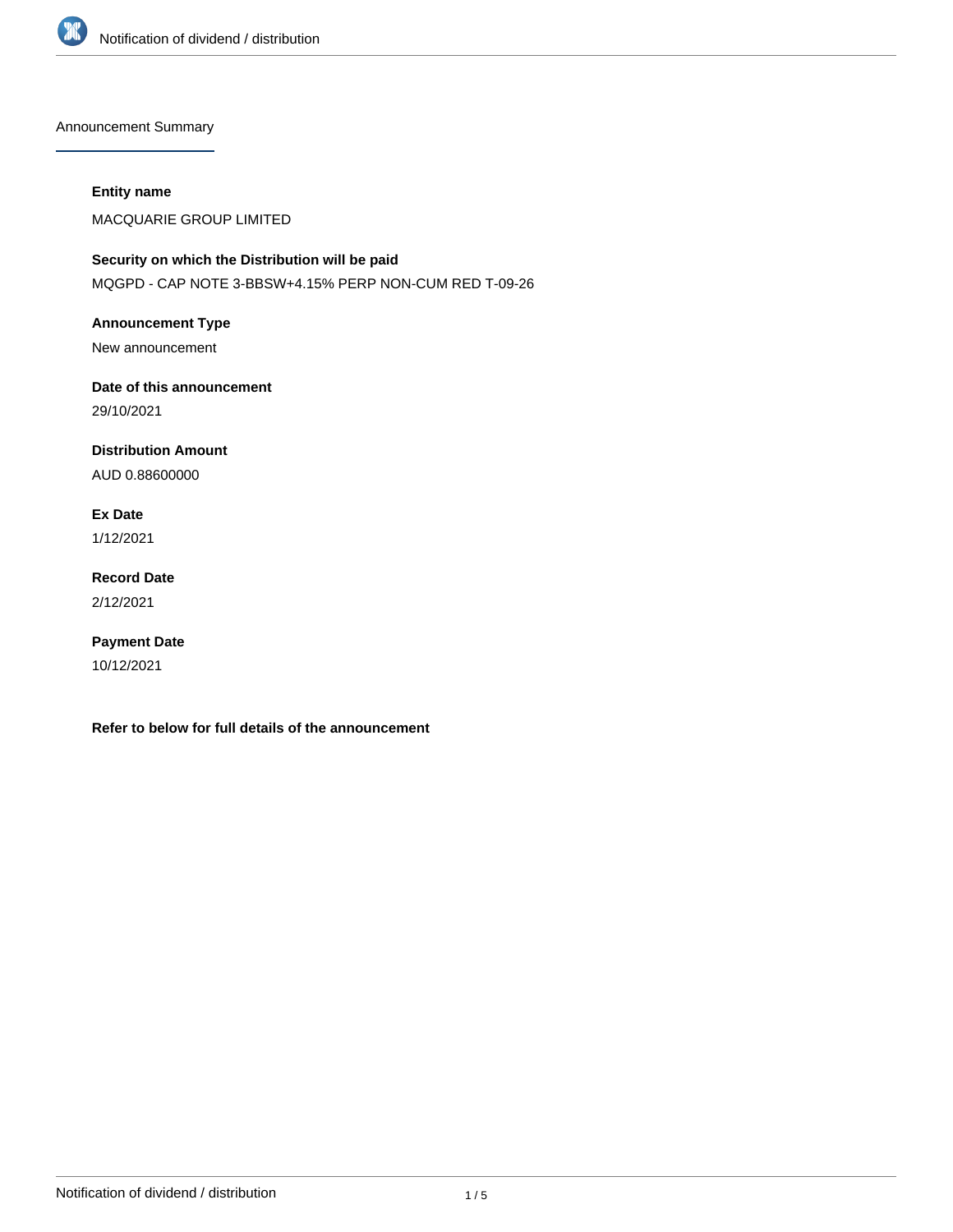

Announcement Details

Part 1 - Entity and announcement details

### **1.1 Name of +Entity**

MACQUARIE GROUP LIMITED

**1.2 Registered Number Type** ABN

**Registration Number**

94122169279

**1.3 ASX issuer code** MQG

#### **1.4 The announcement is** New announcement

# **1.5 Date of this announcement** 29/10/2021

**1.6 ASX +Security Code** MQGPD

**ASX +Security Description** CAP NOTE 3-BBSW+4.15% PERP NON-CUM RED T-09-26

Part 2A - All dividends/distributions basic details

**2A.1 Type of dividend/distribution C** Ordinary

**2A.2 The Dividend/distribution:**

relates to a period of one quarter

**2A.3 The dividend/distribution relates to the financial reporting or payment period ending ended/ending (date)** 9/12/2021

### **2A.4 +Record Date**

2/12/2021

**2A.5 Ex Date** 1/12/2021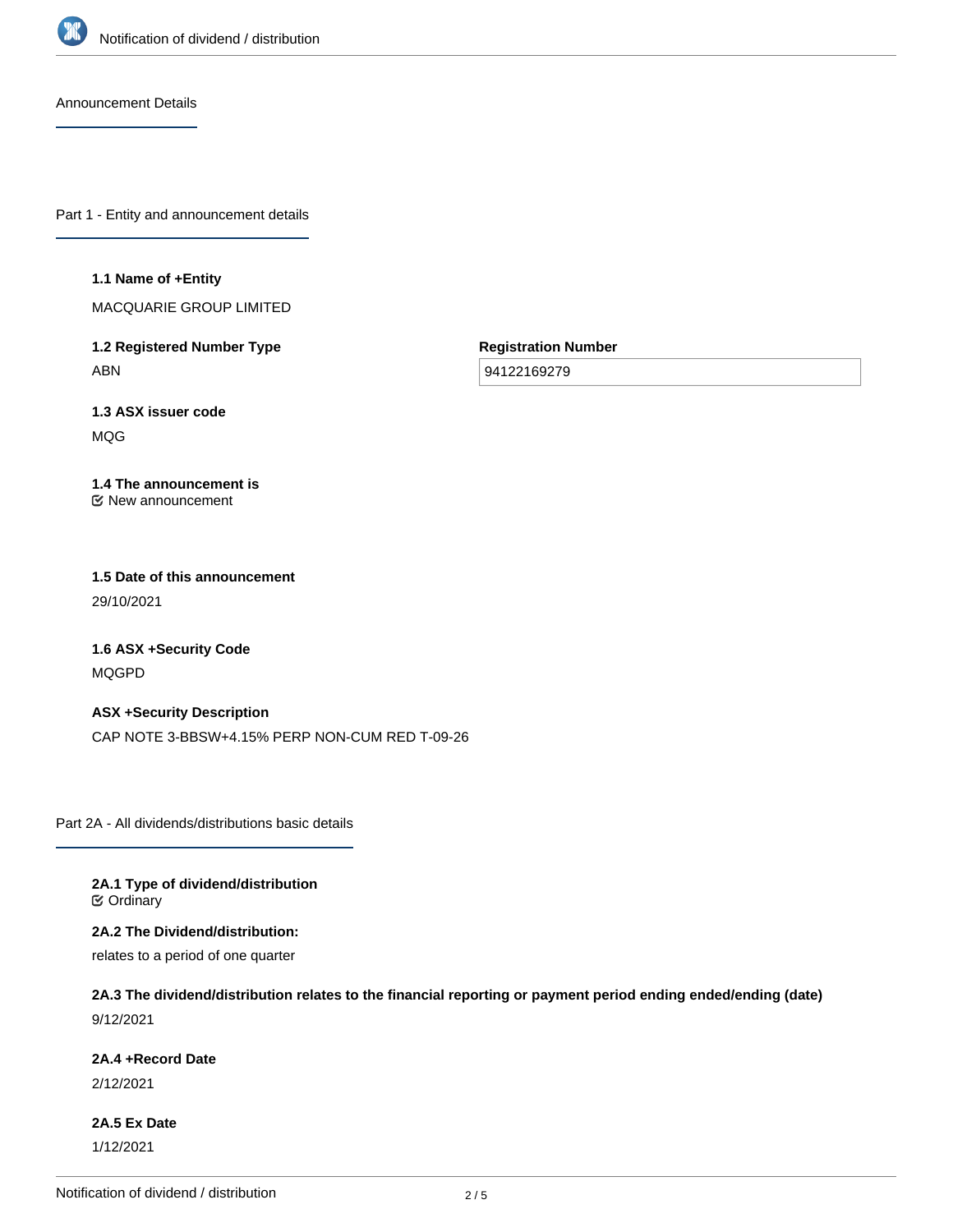### **2A.6 Payment Date**

10/12/2021

**2A.7 Are any of the below approvals required for the dividend/distribution before business day 0 of the timetable?**

- **•** Security holder approval
- **Court approval**
- **Lodgement of court order with +ASIC**
- **ACCC approval**
- **FIRB approval**
- **Another approval/condition external to the entity required before business day 0 of the timetable for the dividend/distribution.**

No

**2A.8 Currency in which the dividend/distribution is made ("primary currency")**

AUD - Australian Dollar

**2A.9 Total dividend/distribution payment amount per +security (in primary currency) for all dividends/distributions notified in this form**

**Estimated or Actual?** Actual

AUD 0.88600000

**2A.10 Does the entity have arrangements relating to the currency in which the dividend/distribution is paid to securityholders that it wishes to disclose to the market?** No

**2A.11 Does the entity have a securities plan for dividends/distributions on this +security?** We do not have a securities plan for dividends/distributions on this security

**2A.12 Does the +entity have tax component information apart from franking?** No

Part 3A - Ordinary dividend/distribution

| 3A.1 Is the ordinary dividend/distribution estimated at     | 3A.1a Ordinary dividend/distribution estimated amount      |
|-------------------------------------------------------------|------------------------------------------------------------|
| this time?                                                  | per +security                                              |
| ় No                                                        | AUD                                                        |
| 3A.1b Ordinary Dividend/distribution amount per<br>security |                                                            |
| AUD 0.88600000                                              |                                                            |
| 3A.2 Is the ordinary dividend/distribution franked?         | 3A.2a Is the ordinary dividend/distribution fully franked? |
| $\mathfrak{C}$ Yes                                          | ় No                                                       |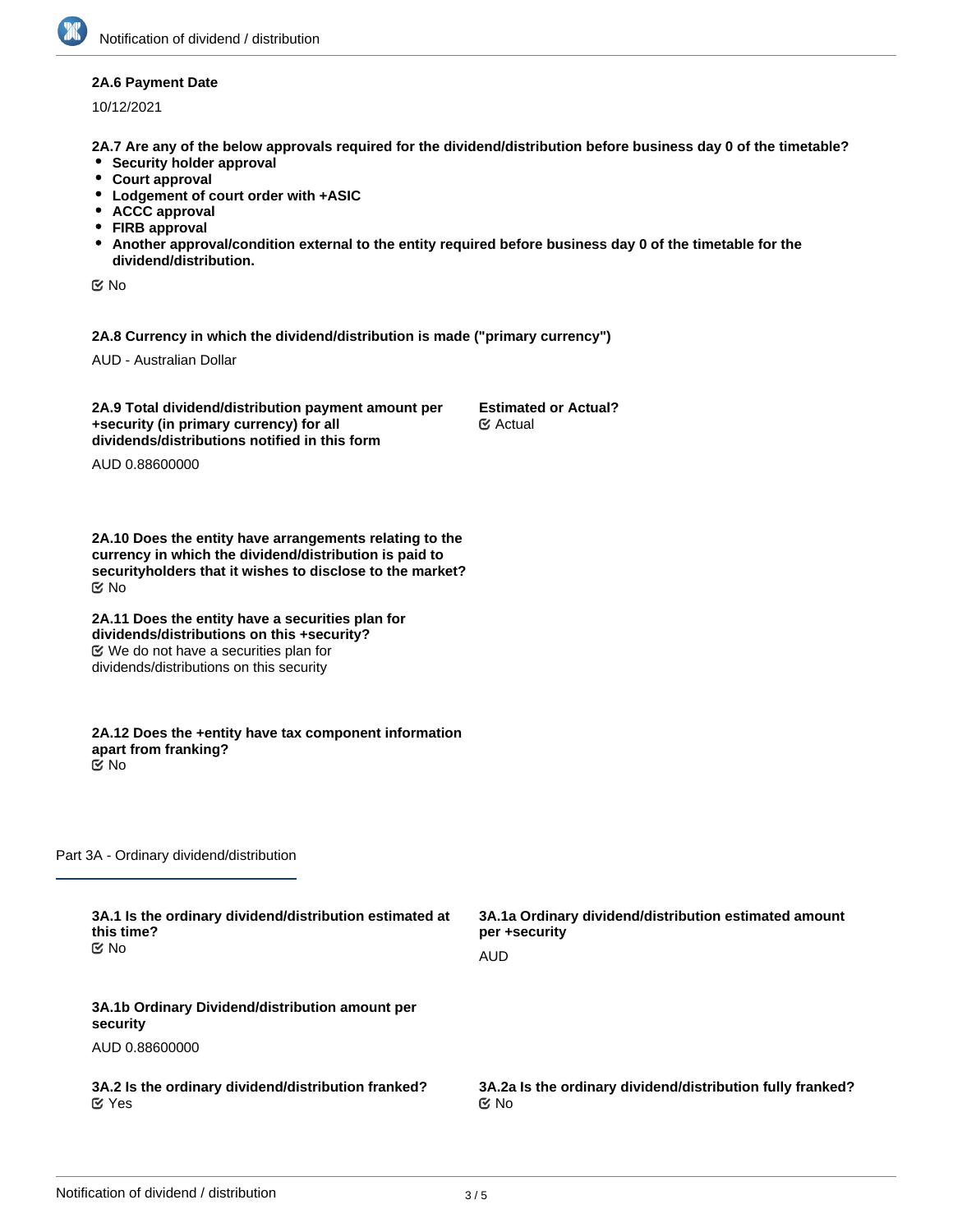

| franked                                                                                                       | 3A.3 Percentage of ordinary dividend/distribution that is 3A.3a Applicable corporate tax rate for franking credit<br>$(\%)$    |
|---------------------------------------------------------------------------------------------------------------|--------------------------------------------------------------------------------------------------------------------------------|
| 40.0000 %                                                                                                     | 30.0000 %                                                                                                                      |
| 3A.4 Ordinary dividend/distribution franked amount per<br>+security                                           | 3A.5 Percentage amount of dividend which is unfranked<br>60.0000 %                                                             |
| AUD 0.35440000                                                                                                |                                                                                                                                |
| 3A.6 Ordinary dividend/distribution unfranked amount<br>per +security excluding conduit foreign income amount |                                                                                                                                |
| AUD 0.00000000                                                                                                |                                                                                                                                |
| 3A.7 Ordinary dividend/distribution conduit foreign<br>income amount per security                             |                                                                                                                                |
| AUD 0.53160000                                                                                                |                                                                                                                                |
|                                                                                                               |                                                                                                                                |
| Part 3D - Preference +security distribution rate details                                                      |                                                                                                                                |
|                                                                                                               |                                                                                                                                |
| 3D.1 Start date of payment period                                                                             | 3D.2 End date of payment period                                                                                                |
| 10/9/2021                                                                                                     | 9/12/2021                                                                                                                      |
|                                                                                                               |                                                                                                                                |
| 3D.3 Date dividend/distribution rate is set (optional)<br>29/10/2021                                          |                                                                                                                                |
| 3D.4 Describe how the date that dividend/distribution rate is set is determined<br>Period                     | Franking rate is determined with the Ordinary dividend. Other calculation factors are set on the first day of the Distribution |
|                                                                                                               |                                                                                                                                |
| 3D.5 Number of days in the dividend/distribution period<br>91                                                 |                                                                                                                                |
|                                                                                                               |                                                                                                                                |
| 3D.6 Dividend/distribution base rate (pa)<br>0.0130 %                                                         |                                                                                                                                |
| 3D.7 Comments on how dividend/distribution base rate is set                                                   |                                                                                                                                |
| 90 Day BBSW mid rate of first day of Distribution Period                                                      |                                                                                                                                |
|                                                                                                               |                                                                                                                                |
| 3D.8 Dividend/distribution margin<br>4.1500 %                                                                 |                                                                                                                                |
| 3D.9 Comments on how dividend/distribution margin is set                                                      |                                                                                                                                |

-0.6092 %

# **3D.11 Comments on how other rate used in calculating dividend/distribution rate is set**

Gross rate\* ( (1-Tax Rate) / (1-(Tax Rate \*(1-Franking Rate))) -1 )

**3D.12 Total dividend/distribution rate for the period (pa)**